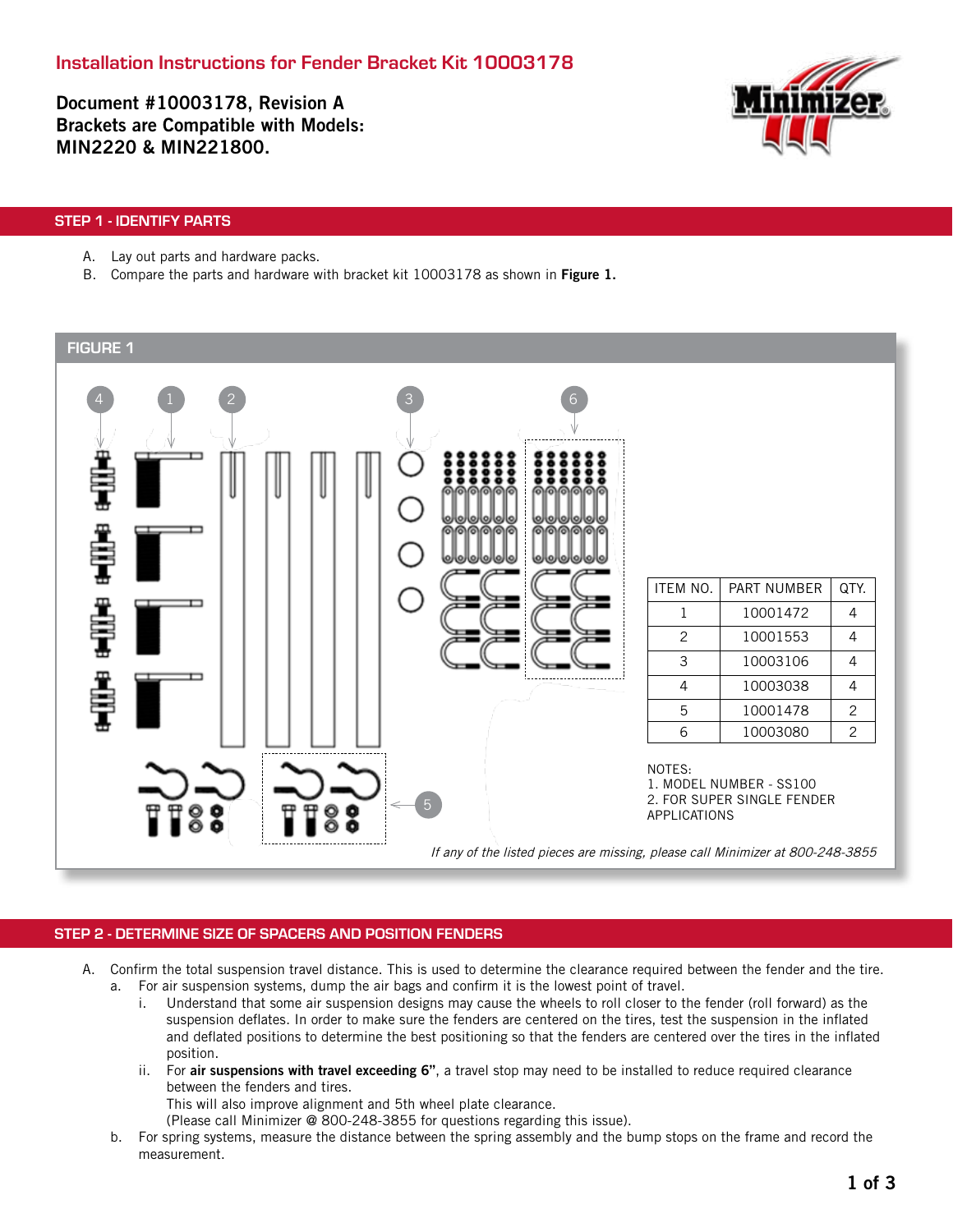- B. Place the fenders on spacer blocks above the tires.
	- a. In most applications 1.5" of tire clearance is best. The goal is to ensure the fender does not rub the tire.
		- i. The minimum clearance recommended is  $\frac{3}{4}$ " above the maximum travel point of the suspension system.
	- b. For an air suspension system, place a  $34"$  to  $1.5"$  thick board on top of the tires after the air is released from the airbags. (See Figure 2)
	- c. For spring suspensions use spacer material that is ¾" to 1.5" thicker than the measurement recorded above.
- C. For trucks with air suspension, raise and lower the suspension to confirm the clearance between the fenders and wheels and that the fenders will be centered front to rear when the air suspension is inflated.

## STEP 3 - POSITION BRACKETS

- A. With the fenders in position, mark and test fit the brackets where they will attach to the frame.
- B. If possible, use existing bolt holes in the frame to attach.

Tip: It is common for the front bracket to align with the existing quarter fender holes.

- C. If possible, position the mounting brackets low on the fender so they are no more than 15" from the bottom. (See Figure 3)
	- a. Brackets mounted 8-12" from the bottom is optimal.
	- b. The goal is to reduce the risk of the leading edge of the fender from blowing back against the tire during high wind.

Tip: If the front fender bracket is mounted higher than 15", refer to the link below for further suggestions on adding additional support. http://www.minimizer.com/instructions.html

## NOTES:

- Round spacers are supplied to hold the (10001472) swivel bracket away from the frame when needed. In some cases, frame components may interfere with the required bracket location and require a spacer. (See Figure 4)
- USE SPACERS ONLY WHEN NECESSARY! The ideal installation is to mount the (10001472) swivel bracket directly to the frame using no spacers.
- If using the mounting hole inside the pipe of the swivel bracket, the excess flat steel maybe trimmed off to provide a cleaner look.

## STEP 4 - ATTACH BRACKETS TO TRUCK FRAME

- A. Once the brackets are in position with the fender, tighten the 5/8" x 4-1/2" bolt that goes through the (10001472) swivel bracket to attach the swivel securely to the frame. (See Figure 5)
	- a. Recommended torque is 160-170 ft.-lbs.

## STEP 5 - ASSEMBLE BRACKETS

- A. Slide the (10001478) stainless clamp over the (10001472) swivel bracket followed by the (10001553) stainless tube. a. Make sure the slot on the (10001553) stainless tube is facing down towards the ground.
- B. The (10001553) stainless tube should be fully seated on the (10001472) swivel bracket.
- C. Position the stainless clamp 1/4" away from the end of the stainless tube.







FIGURE 4